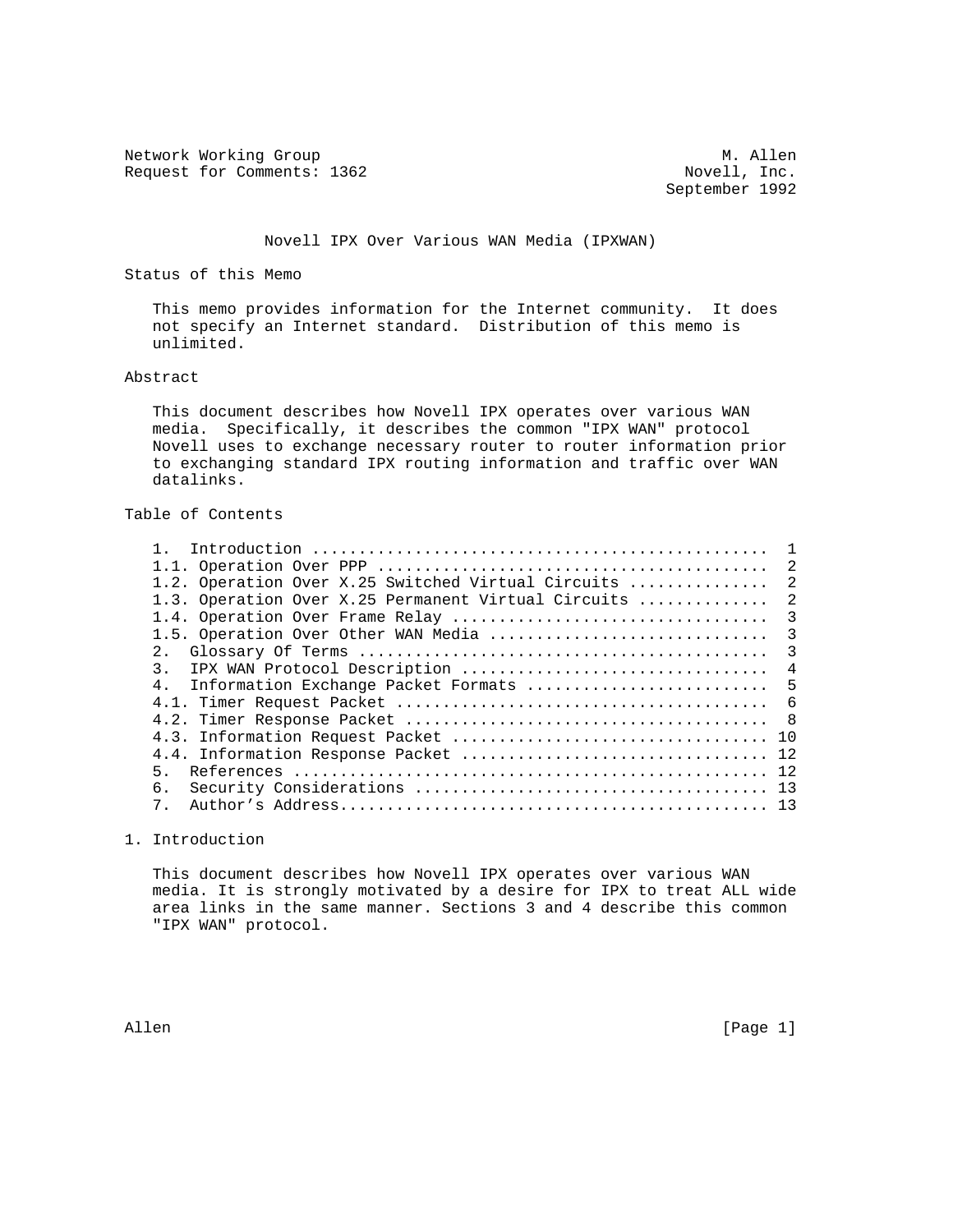IPX WAN protocol operation begins immediately after link establishment. While IPX is a connectionless datagram protocol, WANs are often connection-oriented. Different WANs have different methods of link establishment. The subsections of section 1 of this document describe what link establishment means to IPX for different media. They also describe other WAN-media-dependent aspects of IPX operation, such as protocol identification, frame encapsulation, and link tear down.

1.1 Operation Over PPP

 IPX uses PPP [1] when operating over point-to-point synchronous and asynchronous networks.

 With PPP, link establishment means the IPX NCP [4] reaches the Open state. NetWare IPX will reject all NCP options, and uses normal frame encapsulation as defined by PPP. The IPXWAN protocol MUST NOT occur until the IPX NCP reaches the Open state.

 PPP allows either side of a connection to stop forwarding IPX if one end sends an IPXCP or an LCP Terminate-Request. When a router detects this, it will immediately reflect the lost connectivity in its routing information database instead of naturally aging it out.

1.2 Operation over X.25 Switched Virtual Circuits

 With X.25, link establishment means successfully opening an X.25 virtual circuit. As specified in RFC-1356, "Multiprotocol Interconnect on X.25 and ISDN in the Packet Mode" [2], the protocol identifier 0x800000008137 is used in the X.25 Call User Data field of the Call Request frame, and indicates that the virtual circuit will be devoted to IPX.

 Furthermore, each IPX packet is encapsulated directly in X.25 data frame sequences without additional framing.

 Either side of the virtual circuit may close it, thereby tearing down the IPX link. When a router detects this, it will immediately reflect the lost connectivity in its routing information database instead of naturally aging it out.

1.3 Operation over X.25 Permanent Virtual Circuits

 The nature of X.25 PVC's is that no call request is made. When the router is informed that X.25 Layer 2 is up, the router should assume that link establishment is complete.

Allen [Page 2]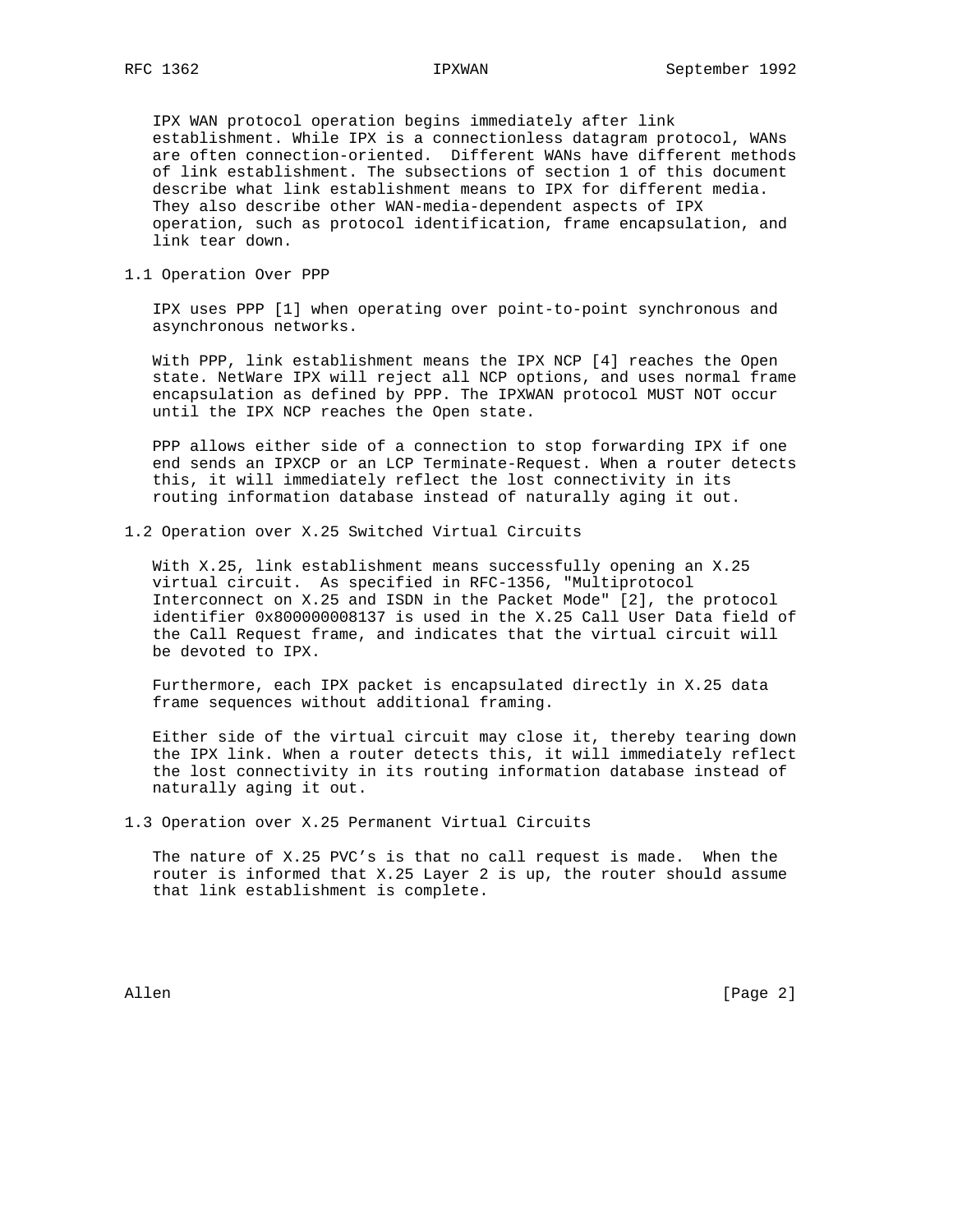Each IPX packet is encapsulated in an X.25 data frame sequence without additional framing. Novell IPX assumes a particular X.25 permanent circuit is devoted to the use of IPX.

 If a router receives a layer 2 error condition (e.g., X.25 Restart), it should reflect lost connectivity for the permanent circuits in its routing information database and re-perform the necessary steps to obtain a full IPX connection.

1.4 Operation over Frame Relay

 Novell conforms to RFC-1294, "Multiprotocol Interconnect over Frame Relay" [3] for frame relay service and packet encapsulation. Currently, Novell has not stabilized the method for treating frame relay connections - whether they treat the connections as LANs or WANs.

1.5 Operation over other WAN media

 Additional WAN media will be added here as specifications are developed.

2. Glossary Of Terms

Primary Network Number:

 Every IPX WAN router has a "primary network number". This is an IPX network number unique to the entire internet. This number will be a permanently assigned network number for the router. Those readers familiar with NetWare 3.x servers should realize that this is the "Internal" network number.

Router Name:

 Every IPX WAN router must have a "Router Name". This is a symbolic name given to the router. Its purpose is to allow routers to know who they are connected to after link establishment - particularly for network management purposes. A symbolic name conveys more information to an operator than a set of numbers. The symbolic name should be between 1 and 47 characters in length containing the characters 'A' through 'Z', underscore  $(\_)$ , hyphen  $(-)$  and "at" sign (@). The string of characters should be followed by a null character (byte of zero) and padded to 48 characters using the null character. Those readers familiar with NetWare 3.x servers should realize that the file server name is the Router Name.

Allen [Page 3]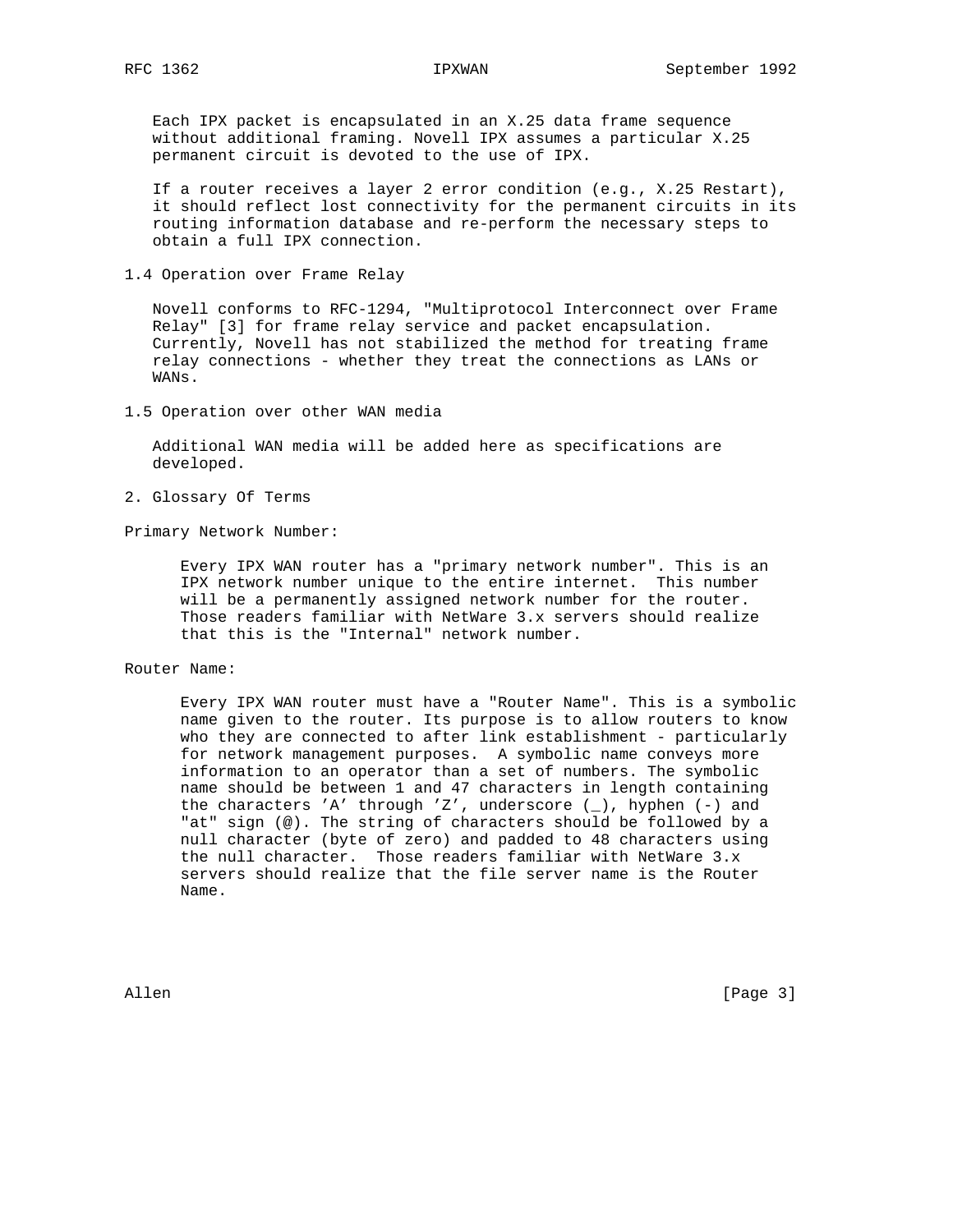## 3. IPX WAN Protocol Description

 IPX WAN links have the concept of a LINK MASTER and a LINK SLAVE. This relationship is decided upon based on information contained within the first IPX packets transferred across the WAN link.

 After link establishment, both sides of the link send "Timer Request" packets and start a timer waiting for a "Timer Response". These "Timer Request" packets are sent every 20 seconds until a response is received or a time-out occurs trying to initialize a connection (the timer is restarted each time a new "Timer Request" is sent). The time-out should be configurable, and is normally about one minute. This is directly dependent on the call setup time for the connection. If a time-out occurs, the router issues a disconnect on the offending connection and optionally attempts to retry the connection.

 When a "Timer Request" is received, the router with the lowest primary network number MUST respond with a "Timer Response" packet and become the "Slave" of the link. If the "Slave" determines that it cannot support any of the Routing Types included in the "Timer Request" packet, the "Slave" should issue a disconnect on the connection being established. The "Master" of the link (determined when a "Timer Response" packet is received) is responsible for defining the network number that is to be used as a common network number for the new WAN link, and for calculating the RIP transport time that will be advertized to other RIP routers for the new link. This is calculated by stopping the timer which was started when a "Timer Request" was initiated and applying the algorithm in section 4.2.

 To allow this, both sides of the link MUST have an adequate pool of WAN network numbers (unique within the internetwork) available to be assigned to the link when the call is fully completed. The "Master" of the link MUST then select a network number and construct an "Information Request" packet containing the calculated link delay, the common network number, and its own router name. On receiving this packet, the "Slave" MUST turn the packet around, overwrite the router name and node identifier and send an "Information Response".

 After the "Master" has received the "Information Response" and the "Slave" has received the "Information Request", standard IPX RIP and SAP packets are transferred across the WAN link, as currently defined for LAN links. The "IPX Router Specification" [5] contains information describing the Novell RIP/SAP protocol for third party developers.

 Note that the "Information Request" and "Information Response" packets are specific to the "Routing Type"=0 information exchanges.

Allen [Page 4]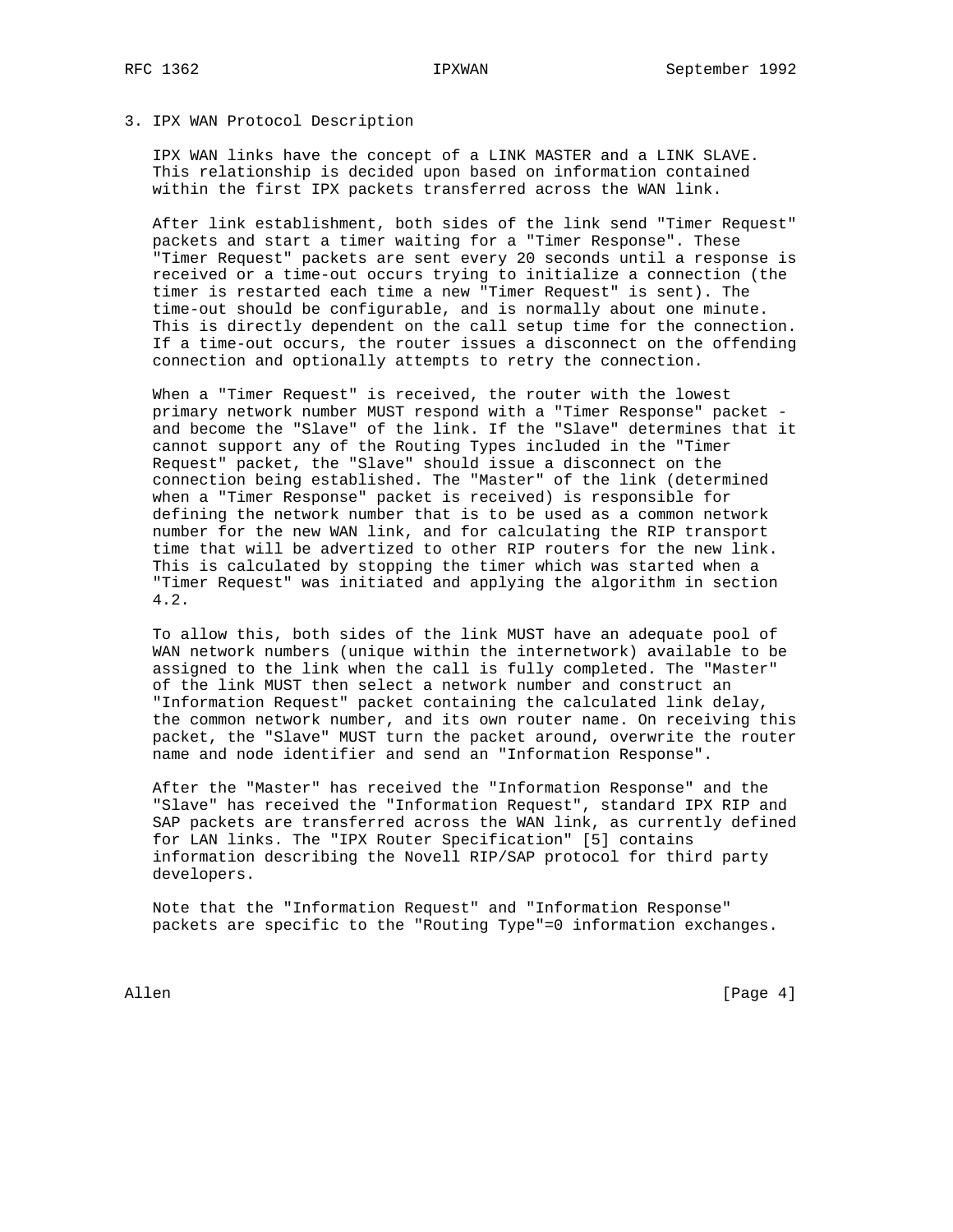With this routing type, no retransmission is made of any of the Information packets. If a response has not been received within the predefined time-out period, a disconnect is issued on the link, and the link can optionally be attempted later.

 If a router detects an error for which no suitable protocol response exists (e.g., unable to allocate a network number), the link should be terminated according to the relevant media specification.

 Under certain circumstances, particularly on X.25 permanent circuits, it is only possible to detect the remote router went away when it comes back up again. In this case, one side of the link receives a Timer Request packet when IPX is in a fully connected state. The side receiving the Timer Request MUST realize that a problem occurred, and revert to the IPX link establishment phase. Furthermore, the routing information learned from this connection should be immediately discarded.

4. Information Exchange Packet Formats

 All IPX WAN information exchange packets conform to the standard Novell IPX packet format. The packets use the IPX defined packet type 04 defining a Packet Exchange Packet. The socket number 0x9004 is a Novell reserved socket number for exclusive use with IPX WAN information exchange. IPX defines that a network number of 0 is interpreted as being a local network of unknown number that requires no routing. This feature is of use to us in transferring these packets before the common network number is exchanged. Some routers need to know a "Node Number" (or MAC address) for each node on a link. Node numbers will be formed from the "WNode ID" field. The node number will be the 4 bytes of WNode ID followed by 2 bytes of zero.

 Router Type number assignment. Other vendors IPX routing protocols can make use of the IPXWAN protocol definition by obtaining Router Types from Novell. This document will then include the new Router Types (with the references to vendor protocol description documents).

 WOption Number assignment. These numbers only need to be assigned from Novell for the "Timer Request" and "Timer Response" packets. Other packet types (e.g., the "Information Request" packets, are dependent on the "Router Type" negotiated and can contain any (vendor defined) packet type other than 0 or 1. WOption numbers in these packets are then defined by the vendor defining the Routing Type. The same packet format should still be maintained.

Allen [Page 5]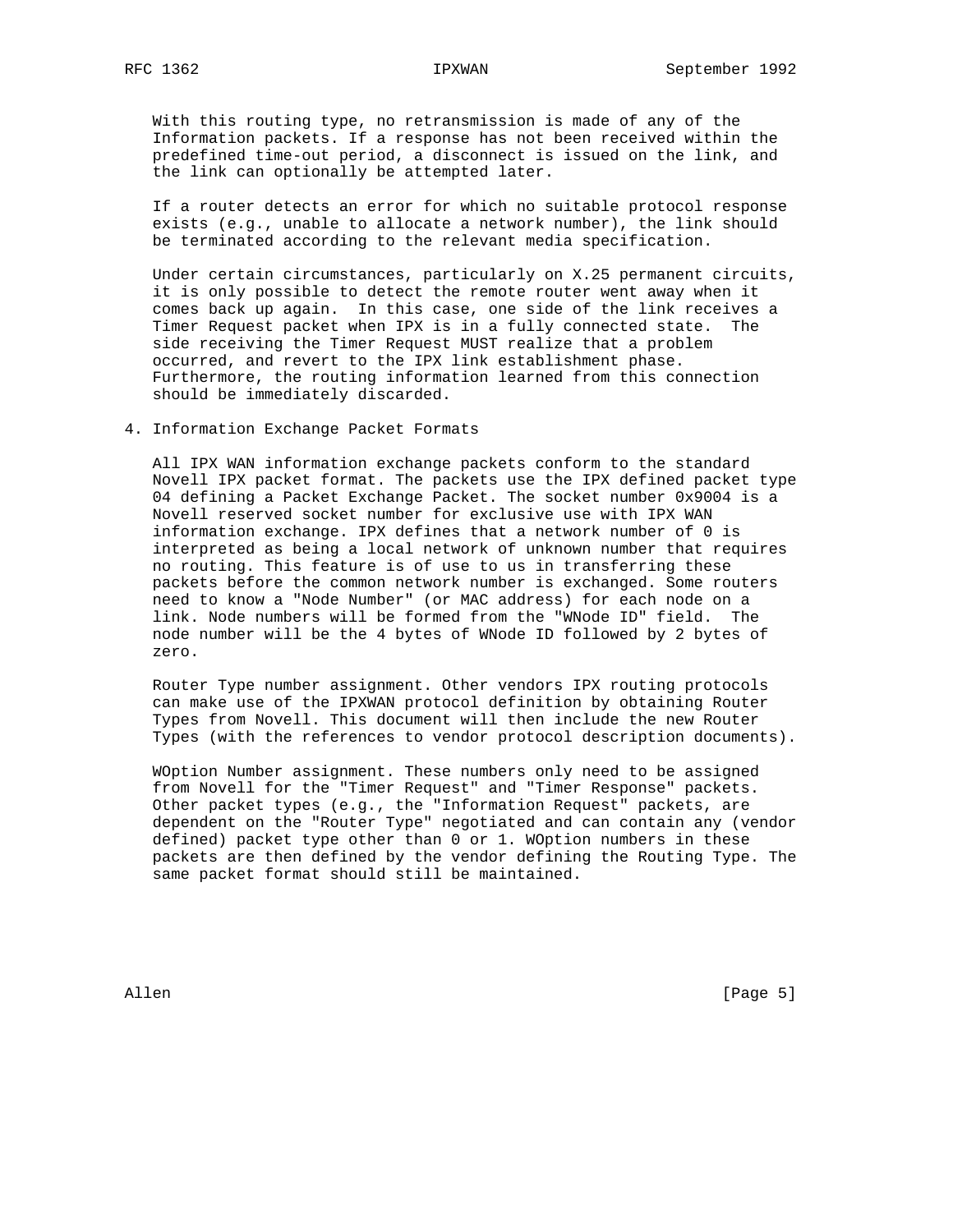### 4.1 Timer Request Packet

| Checksum         | FF FF             | Always FFFF                              |
|------------------|-------------------|------------------------------------------|
| Packet Length    | 02, 40            | Max IPX size (576 bytes<br>Hi Lo order)  |
| Trans Control    | 0 <sub>0</sub>    | Hops traversed                           |
| Packet Type      | 04                | Packet Exchange Packet                   |
| Dest Net #       | 00 00 00 00       | Local Network                            |
| Dest Node #      | FF FF FF FF FF FF | <b>Broadcast</b>                         |
| Dest Socket #    | 90 04             | Reserved WAN socket                      |
| Source Net #     | 00 00 00 00       | Local Network                            |
| Source Node #    | 00 00 00 00 00 00 | Set to zero                              |
| Source Socket #  | 90 04             | Reserved WAN socket                      |
| WIdentifier      | 57 41 53 4D       | Confidence identifier                    |
| WPacket Type     | 0 <sub>0</sub>    | Timer Request                            |
| WNode ID         | XX XX XX XX       | Primary Net # of                         |
|                  |                   | sending router                           |
|                  |                   | (Hi Lo order)                            |
| WSequence #      | XX.               | Sequence start at 0                      |
| WNum Options     | 02                | 2 Options follow                         |
| WOption Number   | 0 <sub>0</sub>    | Define Routing Type                      |
| WAccept Option   | 01                | $0 = No, 1 = Yes, 3 = Not Applic$        |
| WOption Data Len | 00 01             | Option length (Hi Lo)                    |
| WOption Data     | 0 <sub>0</sub>    | IPX RIP/SAP Routing                      |
| WOption Number   | FF                | Pad option                               |
| WAccept Option   | 01                | $0 = No, 1 = Yes, 3 = Not Applic$        |
| WOption Data Len | 02 OE             | Pad data length (Hi Lo)                  |
| WOption Data     | $00->FF's$        | Repeated sequence of 00<br>through FF's. |

Note:

 Timer Request packets will always be 576 bytes. However, there should be no assumption made about the number of options specified in this packet.

 After link establishment, Timer Request packets are sent by both sides of the link. Each end starts their sequence number at zero. Subsequent retries (every 20 seconds) will increment the value of this sequence number. Only a Timer Response packet with a sequence number matching the last sent sequence number will be acted upon.

 When receiving this packet, the WNode ID should be compared to the receiver's Primary Network #. If the WNode ID is larger than the receiver's Primary Network #, a Timer Response packet should be sent, and the receiver should become the link "Slave".

Allen [Page 6]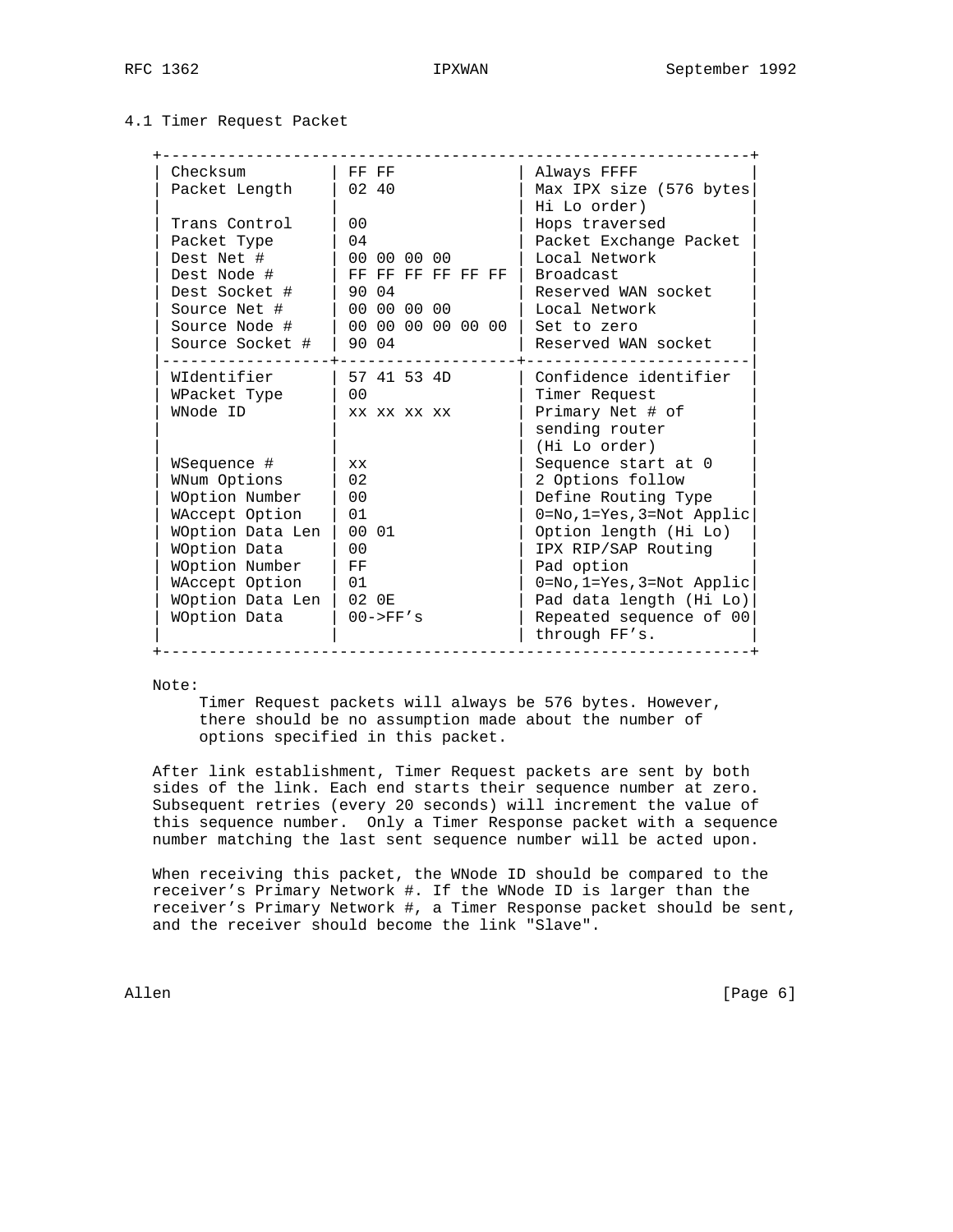Packets received on the reserved socket number not having the WIdentifier set to the hexadecimal values noted above should be discarded.

Routing Type Option:

 A routing type of zero (0) is the minimum interoperability requirement (as defined by this document). A router ready to send a Timer Response (and receiving a routing type of zero) MUST respond with a routing type of zero. A router ready to send a Timer Response (and receiving routing types not matching a supported value) SHOULD respond with a Routing Type of zero indicating support for the minimum common protocol.

 Note that multiple Routing Type Options can be included in the Timer Request packet if the router supports multiple routing methods for IPX. The included Router Types MUST include and support this type zero option.

Accept Option (for Routing Type and PAD options):

 This field MUST be set to YES if the option is supported, and NO if an option is not supported. A Timer Response MUST respond with ONLY one Router Type set to YES.

PAD Option:

 This option will normally be the last entry in the packet. Its sole purpose is to fill the IPX packet to be 576 bytes. The pad option data will contain a repeating sequence of zero's through 0xFF's. This should stop compression modems from collapsing the packet and destroying the link delay calculation.

 Currently Assigned WOption Numbers (Timer Request Packet): Routing Type Option = 0x00; Option Length = 0001 Current option data values: 0 Novell RIP/SAP routing with network number assigned to the link. PAD Type Option = 0xFF; Option Length = Variable Compression Option =  $0x80$ ; Option Length = Variable (length dependent on compression type) Current option data values: Byte 1 Compression type 0 = Telebit compression (length=3) [6] Telebit Byte 2 - Compression options Telebit Byte 3 - Number compression slots

Allen [Page 7]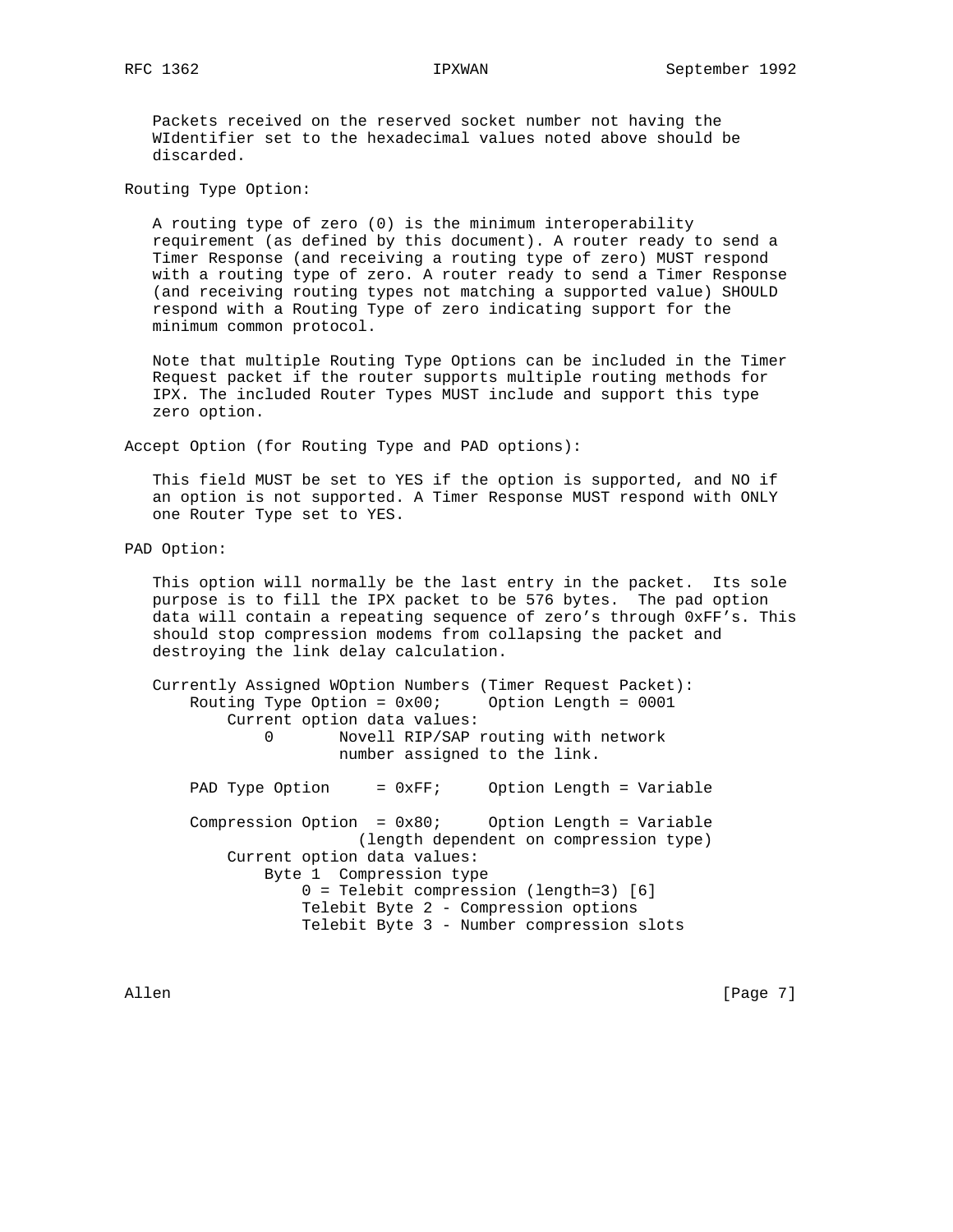## 4.2. Timer Response Packet

| Checksum         | FF FF             | Always FFFF                             |
|------------------|-------------------|-----------------------------------------|
| Packet Length    | 02 40             | Max IPX size (576 bytes<br>Hi Lo order) |
| Trans Control    | 0 <sub>0</sub>    | Hops traversed                          |
| Packet Type      | 04                | Packet Exchange Packet                  |
| Dest Net #       | 00 00 00 00       | Local Network                           |
| Dest Node #      | FF FF FF FF FF FF | Broadcast                               |
| Dest Socket #    | 90 04             | Reserved WAN socket                     |
| Source Net #     | 00 00 00 00       | Local Network                           |
| Source Node #    | 00 00 00 00 00 00 | Set to zero                             |
| Source Socket #  | 90 04             | Reserved WAN socket                     |
| WIdentifier      | 57 41 53 4D       | Confidence identifier                   |
| WPacket Type     | 01                | Timer Response                          |
| WNode ID         | XX XX XX XX       | Primary Net # of                        |
|                  |                   | sending router                          |
|                  |                   | (Hi Lo order)                           |
| WSequence #      | <b>XX</b>         | Same as Timer Request                   |
|                  |                   | received                                |
| WNum Options     | 02                | 2 Options follow                        |
| WOption Number   | 0 <sub>0</sub>    | Define Routing Type                     |
| WAccept Option   | 01                | 0=No, 1=Yes, 3=Not Applic               |
| WOption Data Len | 00 01             | Option length (Hi Lo)                   |
| WOption Data     | 0 <sub>0</sub>    | IPX RIP/SAP Routing                     |
|                  |                   | (Minimum interoperating                 |
|                  |                   | requirement). Others                    |
|                  |                   | may be defined by at a                  |
|                  |                   | later date by Novell                    |
| WOption Number   | FF                | Pad option                              |
| WAccept Option   | 01                | $0 = No, 1 = Yes, 3 = Not Applic$       |
| WOption Data Len | 02 OE             | Pad data length (Hi Lo)                 |
| WOption Data     | $00->FF's$        | Repeated sequence of 00                 |
|                  |                   | through FF's to stop                    |
|                  |                   | compression modems                      |
|                  |                   | doing any compression                   |
|                  |                   | for link delay calc.                    |

 The responses contained within this packet are as described in section 4.1. Any unknown options or not supported options from the Timer Request should have the WAccept Option set to NO.

 If the Timer Request packet contained more than one Router Type option and the "Slave" supports all the options, the "Slave" should set the WAccept Option to NO on all Router Types except the Routing

Allen [Page 8]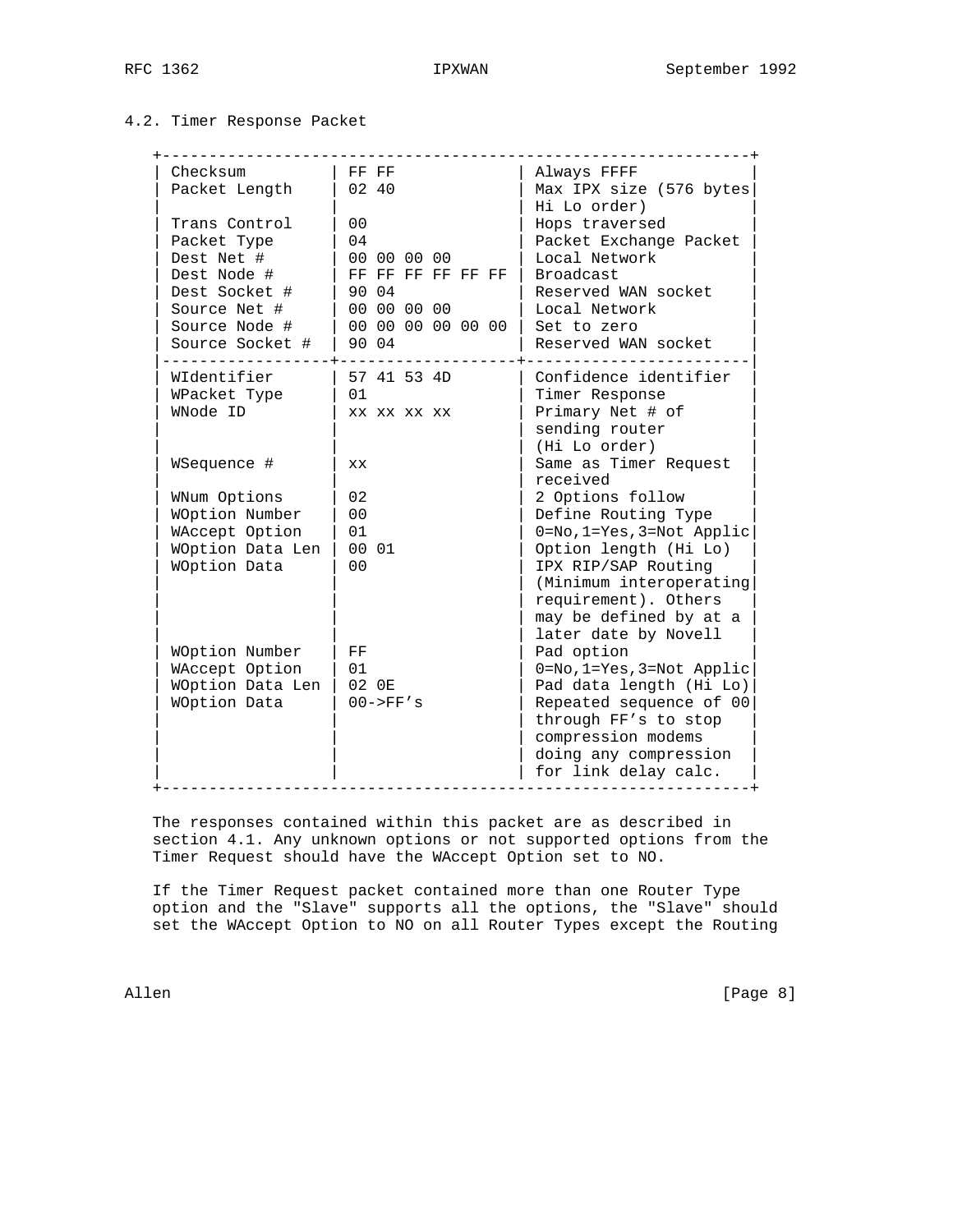Type which is to be adopted. The "Master" of the link will then adopt the routing option specified with the YES setting and complete further information exchanges according to that routing standard.

 This packet should contain the same sequence number as the received Timer Request. This packet should ONLY be sent by the router determining themselves to be the "Slave" of the link.

 Currently Assigned WOption Numbers (Timer Response Packet): Routing Type Option =  $0x00$ ; Option Length = 0001 Current option data values: 0 Novell RIP/SAP routing with network number assigned to the link.

PAD Type Option = 0xFF; Option Length = Variable Compression Option = 0x80; Option Length = Variable (length dependant on compression type) Current option data values: Byte 1 Compression type 0 = Telebit compression (length=3) [6] Telebit Byte 2 - Compression options Telebit Byte 3 - Number compression slots

Allen [Page 9]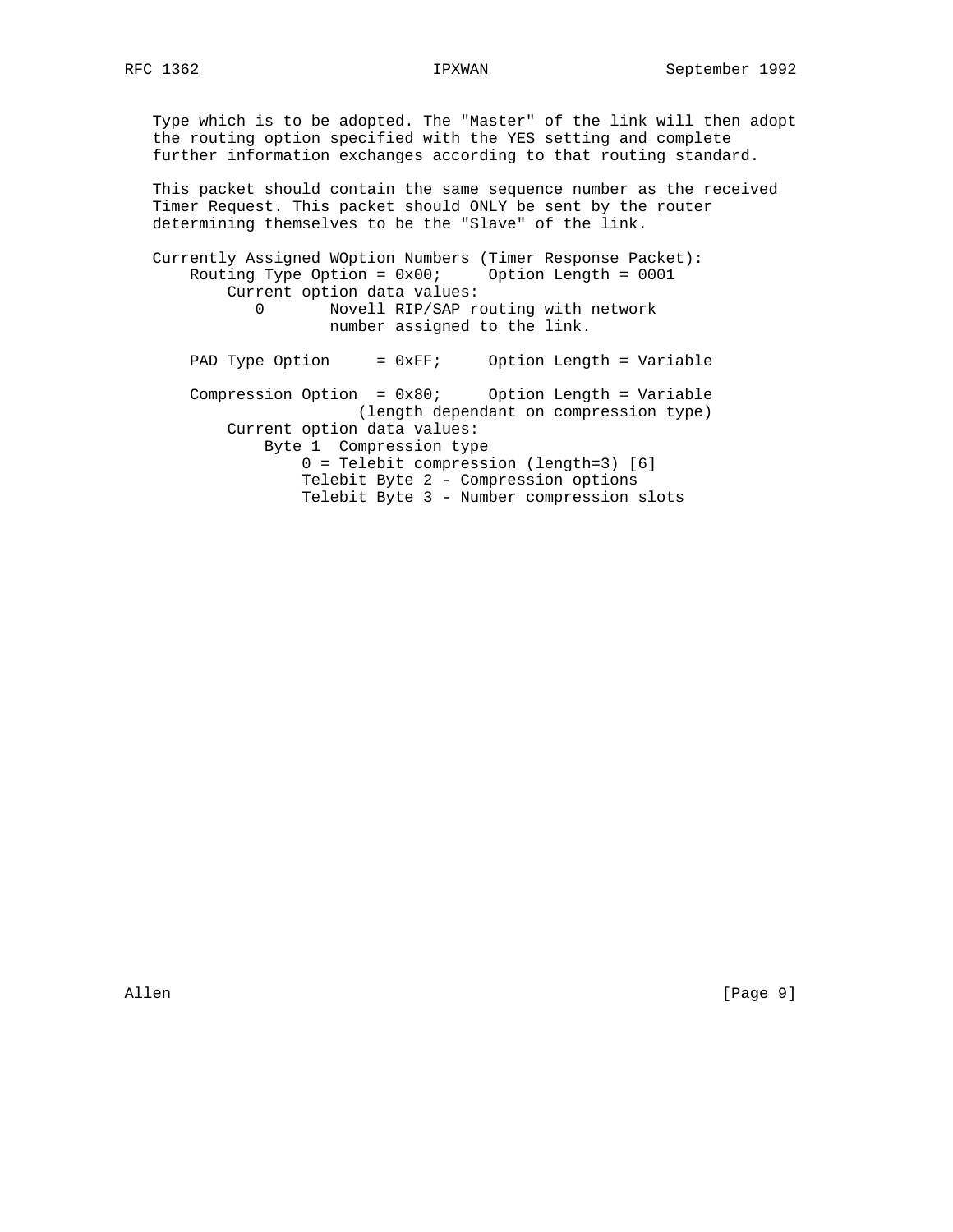|  |  | 4.3. RIP/SAP Information Request Packet (Router Type=0 Only) |  |  |  |  |  |
|--|--|--------------------------------------------------------------|--|--|--|--|--|
|--|--|--------------------------------------------------------------|--|--|--|--|--|

| Checksum<br>Packet Length | FF FF<br>00 63         | Always FFFF<br>Size of header+data<br>(Hi Lo order) |
|---------------------------|------------------------|-----------------------------------------------------|
| Trans Control             | 0 <sub>0</sub>         | Hops traversed                                      |
| Packet Type               | 04                     | Packet Exchange Packet                              |
| Dest Net #                | 00 00 00 00            | Local Network                                       |
| Dest Node #               | FF FF FF FF FF FF      | <b>Broadcast</b>                                    |
| Dest Socket #             | 90 04                  | Reserved WAN socket                                 |
| Source Net #              | 00 00 00 00            | Local Network                                       |
| Source Node #             | 00 00 00 00 00 00      | Set to zero                                         |
| Source Socket #           | 90 04                  | Reserved WAN socket                                 |
| WIdentifier               | 57 41 53 4D            | Confidence identifier                               |
| WPacket Type              | 02                     | Information Request                                 |
| WNode ID                  | XX XX XX XX            | Primary Net # of                                    |
|                           |                        | sending router                                      |
|                           |                        | (Hi Lo order)                                       |
| WSequence #               | 0 <sub>0</sub>         | Sequence start at 0                                 |
| WNum Options              | 01                     | 1 Option to follow                                  |
| WOption Number            | 01                     | Define IPX RIP/SAP                                  |
|                           |                        | info exchange                                       |
| WAccept Option            | 01                     | $0 = No, 1 = Yes, 3 = Not Application$              |
| WOption Data Len          | 00 36                  | Option length (Hi Lo)                               |
| WOption Data              |                        |                                                     |
| Link Delay                | XX XX                  | Hi Lo link delay in                                 |
|                           |                        | milli seconds (see                                  |
|                           |                        | below for calculation)                              |
| Common Net #              | xx xx xx xx            | Hi Lo Common Network #                              |
| Router Name               | $xx$ ( $x$ 48 decimal) | Router name - as defned<br>in section 2.            |

Allen [Page 10]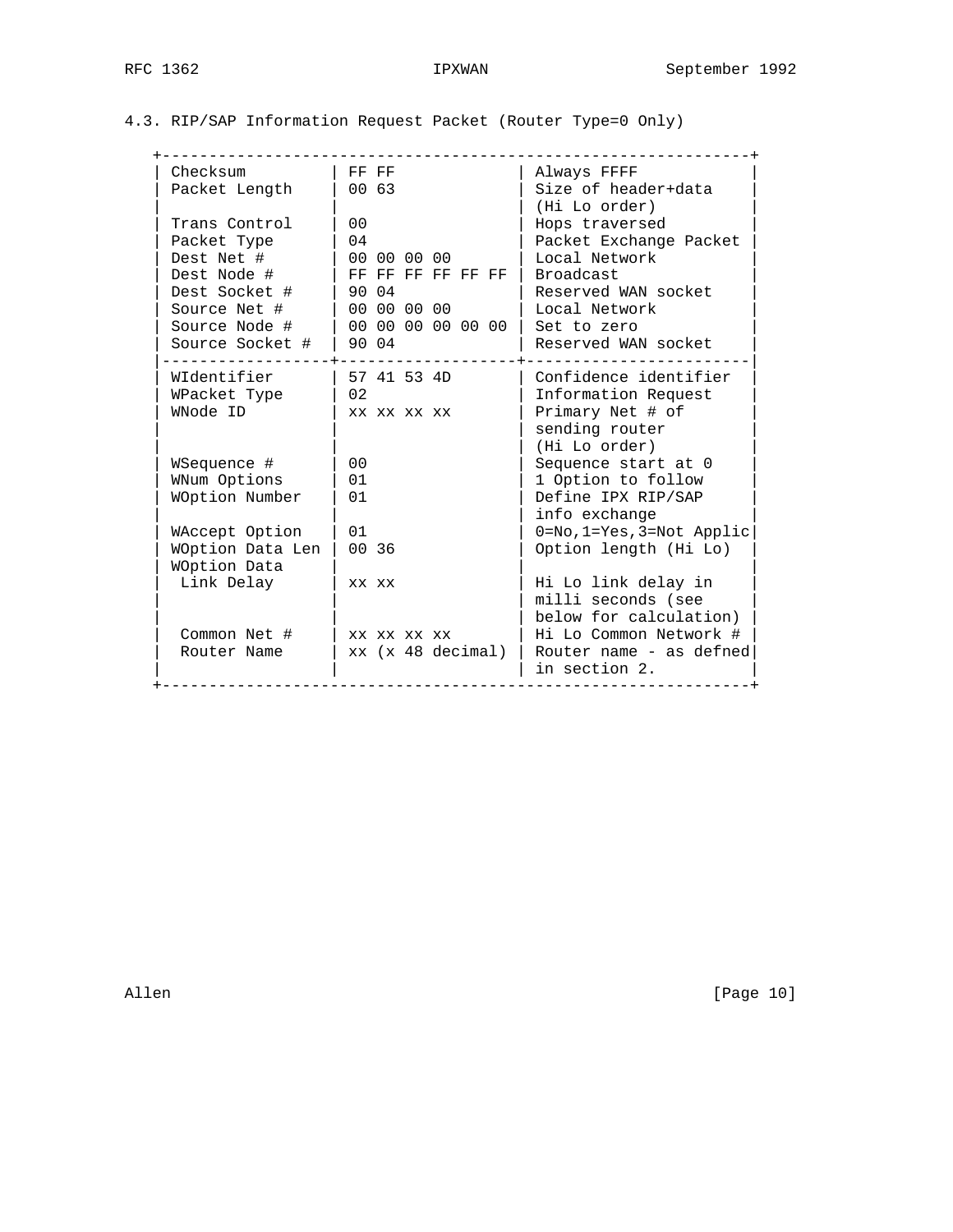Calculation of link delay is performed as follows:

 // Start\_time is a time stamp when Timer Request sent out // End\_time is a time stamp when a Timer Response is // received. link\_delay = end\_time - start\_time; // 1/18th second // We are on a slow net, so add some biasing to help stop // multiple workstation sessions timing out on the link if (link\_delay < 1) { link\_delay = 1; }/\*IF\*/ link\_delay \*= 6; // Add the biasing link\_delay \*= 55; // Convert link delay to milliseconds

 The "Link Delay" is used as the network transport time when advertized in the IPX RIP packet tuple for the network entry "Common Net #". For a consistent network, a common link delay is required at both ends of the link and is calculated by the link "Master".

 The Common Net # is supplied by the link "Master". This number must be unique in the connected internetwork. Each WAN call requires a separate number.

 Currently only a single option is defined for the "Information Request" packet for Routing Type=0.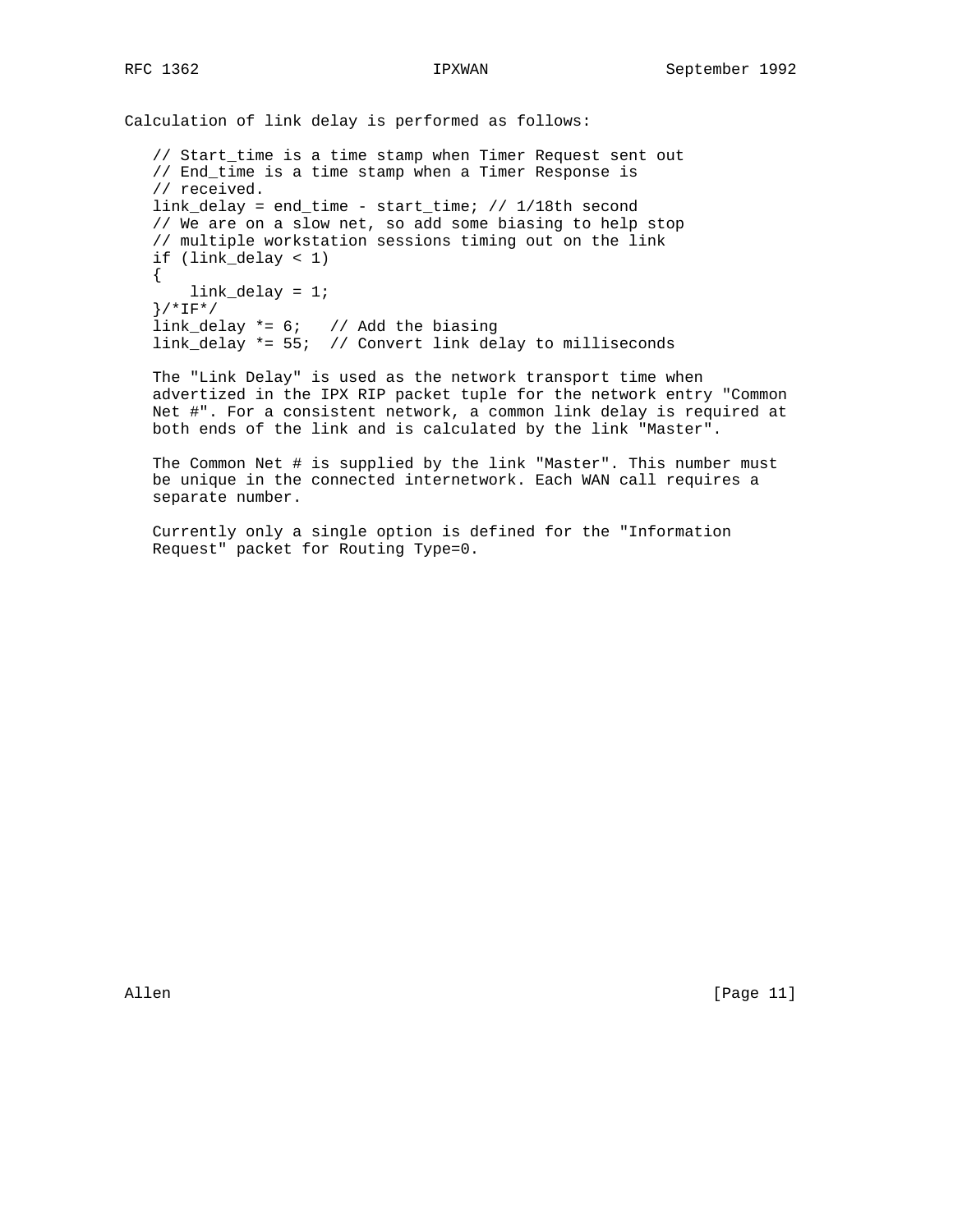|  |  | 4.4. RIP/SAP Information Response Packet (Router Type=0 Only) |  |  |  |  |  |  |
|--|--|---------------------------------------------------------------|--|--|--|--|--|--|
|--|--|---------------------------------------------------------------|--|--|--|--|--|--|

| Checksum         | FF FF                  | Always FFFF                              |
|------------------|------------------------|------------------------------------------|
| Packet Length    | 0063                   | Size of header+data                      |
|                  |                        | (Hi Lo Order)                            |
| Trans Control    | 0 <sub>0</sub>         | Hops traversed                           |
| Packet Type      | 04                     | Packet Exchange Packet                   |
| Dest Net #       | 00 00 00 00            | Local Network                            |
| Dest Node #      | FF FF FF FF FF FF      | <b>Broadcast</b>                         |
| Dest Socket #    | 90 04                  | Reserved WAN socket                      |
| Source Net #     | 00 00 00 00            | Local Network                            |
| Source Node #    | 00 00 00 00 00 00      | Set to zero                              |
| Source Socket #  | 90 04                  | Reserved WAN socket                      |
| WIdentifier      | 57 41 53 4D            | Confidence identifier                    |
| WPacket Type     | 03                     | Information Response                     |
| WNode ID         | XX XX XX XX            | Primary Net # of                         |
|                  |                        | sending router                           |
|                  |                        | (Hi Lo order)                            |
| WSequence #      | 0 <sub>0</sub>         | Sequence start at 0                      |
| WNum Options     | 01                     | 1 Option to follow                       |
| WOption Number   | 01                     | Define IPX RIP/SAP                       |
|                  |                        | info exchange                            |
| WAccept Option   | 01                     | $0 = No, 1 = Yes, 3 = Not Application$   |
| WOption Data Len | 00 36                  | Option length (Hi Lo)                    |
| WOption Data     |                        |                                          |
| Link Delay       | XX XX                  | Hi Lo link delay (as                     |
|                  |                        | received in Info Requ)                   |
| Common Net #     | XX XX XX XX            | Hi Lo Common Network #                   |
|                  |                        | (as received in Info                     |
|                  |                        | request)                                 |
| Router Name      | $xx$ ( $x$ 48 decimal) | Router name - as defned<br>in section 2. |
|                  |                        |                                          |

 The responses contained within this packet are as described in section 4.3.

- 5. References
	- [1] Simpson, W., "The Point-to-Point Protocol (PPP) for the Transmission of Multi-protocol Datagrams over Point-to-Point Links", RFC 1331, May 1992.
	- [2] Malis, A., Robinson, D., and R. Ullman, "Multiprotocol Interconnect on X.25 and ISDN in the Packet Mode", RFC 1356, August 1992.

Allen [Page 12]